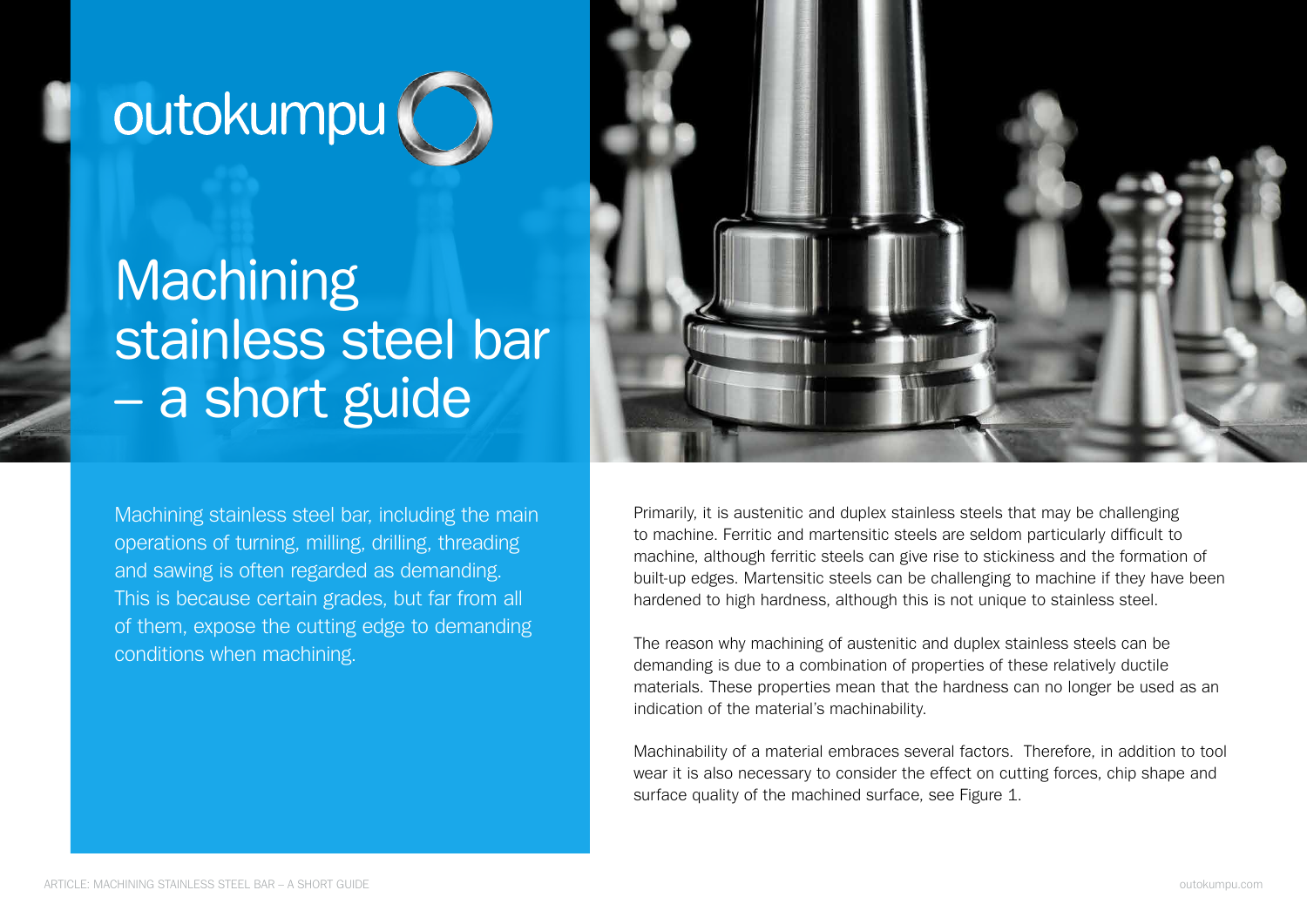



Fig. 1. Four important 'shop-floor' machinability factors.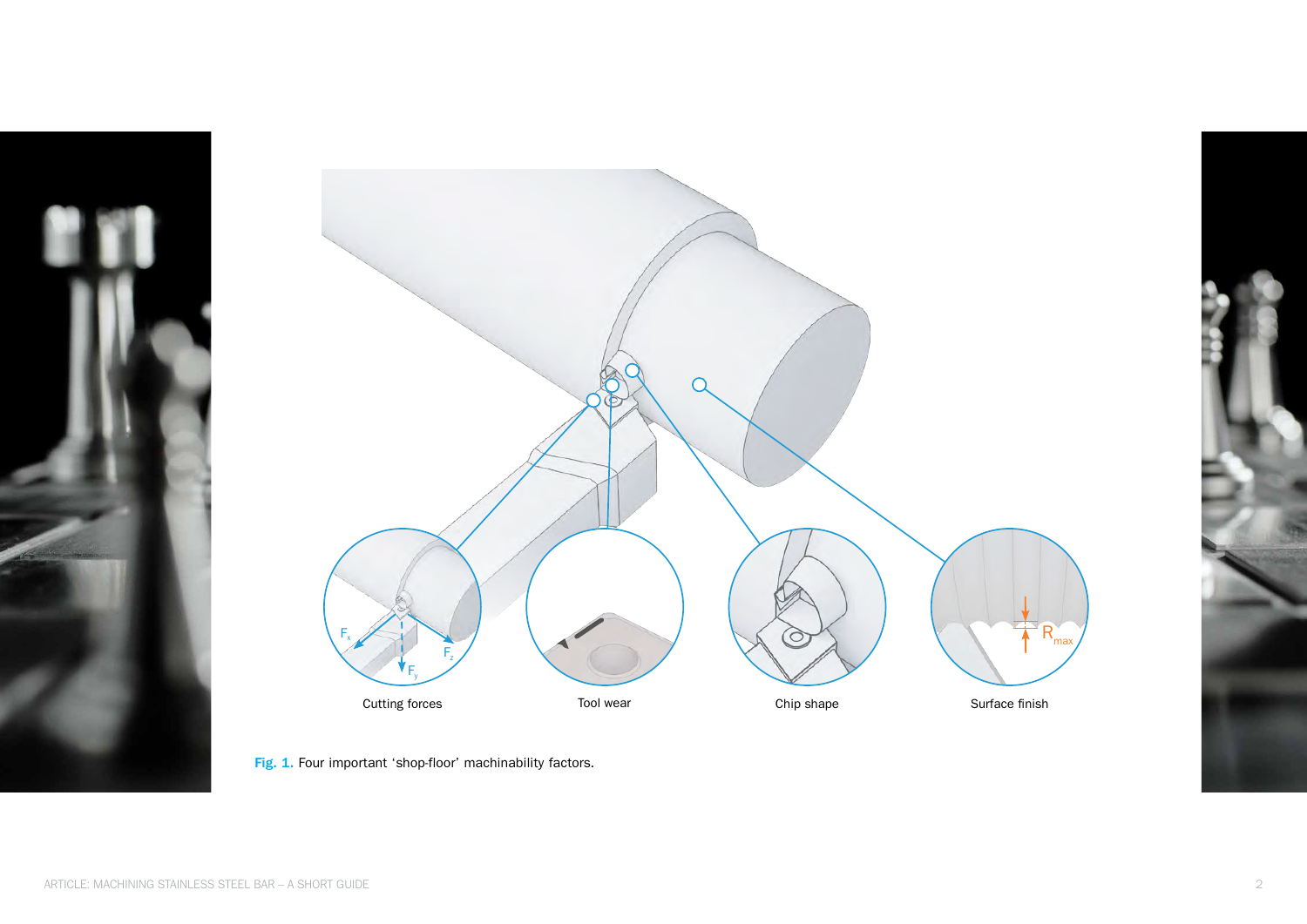

The special material properties of stainless steel affects all four of these machinability factors. In general, the higher the alloy content of a stainless steel, the more demanding it is to machine. The special properties that make stainless steel demanding to machine occur to a greater or lesser extent in all grades of stainless steel. They can be summarized in five points:

#### 1. Stainless steel work hardens

This means that the hardness increases as the material is deformed, such as during chip production. It also means that, after a first pass, the machined surface will have become harder, changing the working conditions for the cutting edge during subsequent passes.

Austenitic stainless steels have the greatest tendency for work hardening, which results in both high cutting forces and a high hardness of the machined surface. This means that the cutting edge must work on a material that is much harder than is indicated by the hardness of the base material. This often results in challenges during finishing, as the depth of cut is so small that the cutting edges work entirely on the work hardened layer.

As well as machining, other types of cold working such as shot and sand blasting or straightening can also produce a hard surface layer that affects machinability. In such cases, the hardness gradient is similar in principle to that resulting from machining, but the increase in hardness can extend to a greater depth into the metal.

#### 2. Stainless steel has low thermal conductivity

Stainless steels are poor conductors of heat, and the thermal conductivity of all types of stainless steel falls off with increasing alloy content. Austenitic stainless steels have the lowest thermal conductivity, while duplex, ferritic and martensitic stainless steels have better conductivity.

Low thermal conductivity means that, for a given machining operation, the cutting edge temperatures are higher in stainless steel than in carbon steel and higher in highalloyed stainless steel grades than low-alloyed. This imposes requirements on the high-temperature hardness of the cutting edge.

#### 3. Stainless steel has high toughness

Austenitic stainless steels in particular have high toughness, which means that the energy required to form each chip is high. This, in combination with work hardening, results in high power requirements for machining. The high cutting forces, in combination with the low thermal conductivity, impose requirements on the strength of the cutting edge.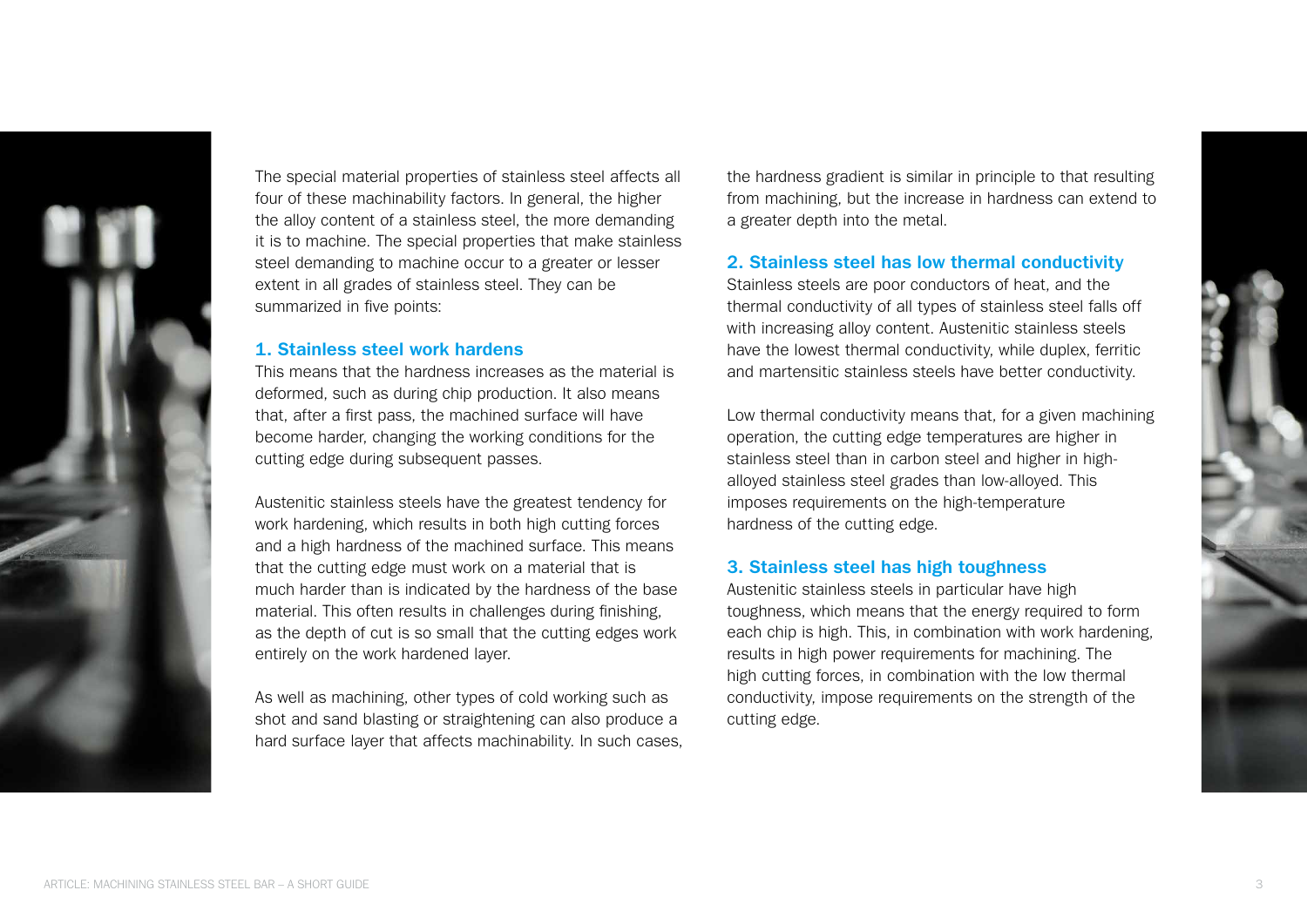

#### 4. Stainless steel tends to be sticky

This tendency is most marked in austenitic stainless steels, although both ferritic and duplex stainless steels can give rise to chip sticking and built-up edges on the cutting tool.

Although it is often sufficient to increase the cutting speed to exit the built-up edge range, it can in certain cases be challenging to find a cutting speed range where built-up edge formation is eliminated.

#### 5. Stainless steel tends to have poor chip-breaking characteristics

The high toughness of many stainless steels, and particularly austenitic steels, make it challenging to break chips. By choosing a suitable chip-breaker on the cutting tool this issue can mostly be eliminated.

### Comparing machinability

Comparisons of the machinability of different stainless steel grades are based on machinability indices (Vx) derived under standardized test conditions (ISO 3685). Vx is usually expressed as the cutting speed that is needed to give a certain predetermined tool life. This is normally measured either as the time x taken to reach a certain defined wear, or machined length x until the tool fails.

### The machinability of different stainless steel grades

The machinability of stainless steel varies from one grade to another. Furthermore, a particular grade of stainless steel does not behave the same way in all machining operations. Instead, a grade that might be easy to machine in the majority of operations can be demanding to machine in some particular cases. This means that it is not possible to estimate either the cutting parameters or the machining cost for a part based on tests with only one machining operation. Instead, it is necessary to allow for all the operations involved in producing the part. However, information on the machinability in a particular operation can still give good guidance for similar machining operations.

### Improving the machinability of stainless steel

The 'classic' way to improve machinability is to alloy the steel with 0.15–0.35% sulfur, which creates sulfides in the material. These steels are known as free-machining stainless steels, such as Prodec 303/4305. The sulfides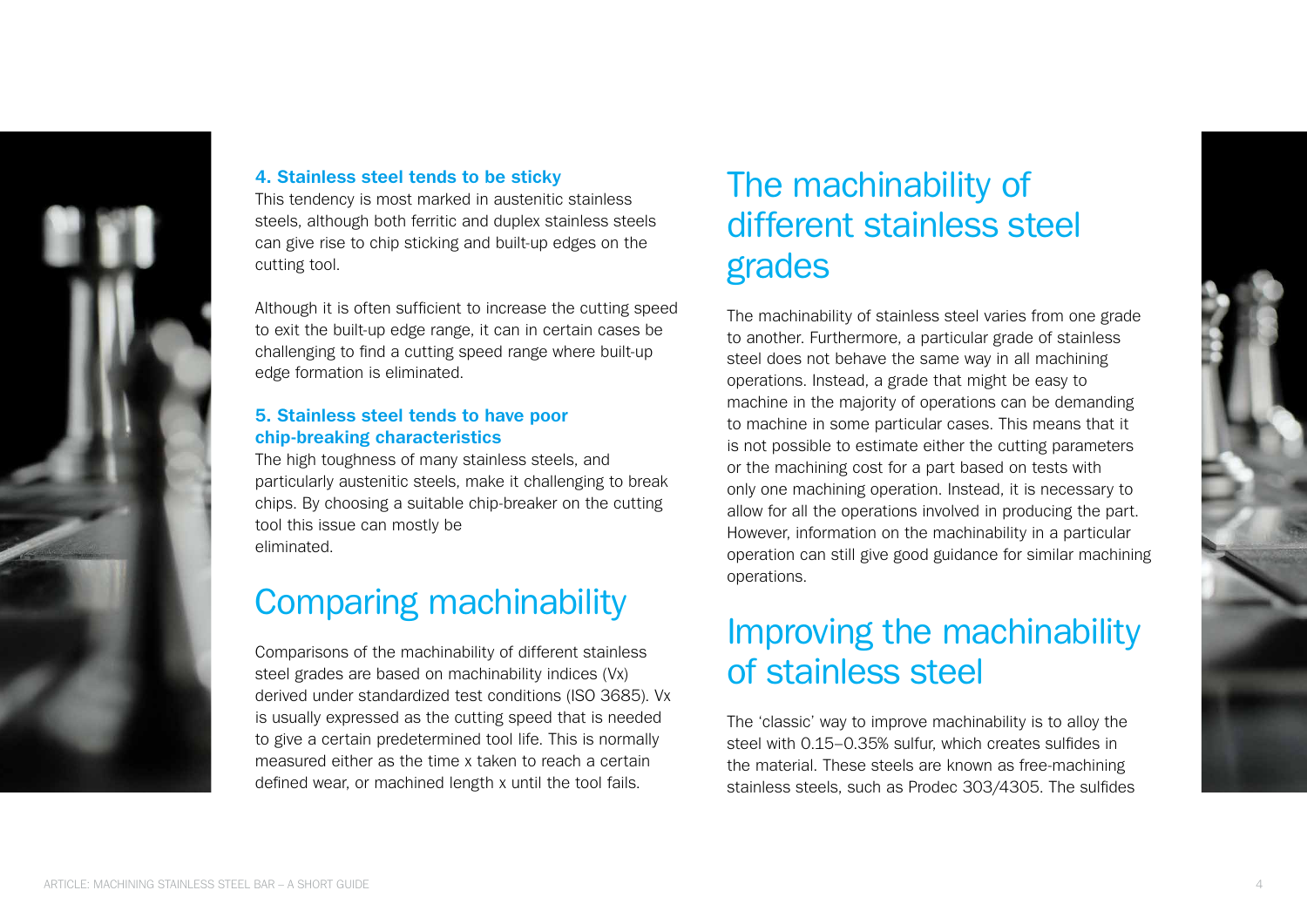



Fig. 2. Chip-breaking charts when turning different metallurgical versions of 304-type stainless steel. The shaded areas indicate acceptable chip The shaded areas indicate acceptable chip characteristics. characteristics.

improve the machinability, and particularly chip-breaking, but have the drawback of degrading weldability, toughness, corrosion resistance and hot workability.

Through advanced process technology it is possible to control the non-metallic inclusions that are always present in a steel and to give them characteristics that improve the machinability. This is done without having to employ the high sulfur contents used in the free-machining steels. By converting the inclusions from hard, abrasive particles to softer and more lubricating particles, it is possible to produce standard grades such as Type 304 and Type 316 with improved machining characteristics approaching freemachining steels, essentially without sacrificing other characteristics. ngo banar bontonto abbann

The stainless steels in Outokumpu's Prodec range of improved machinability steels are produced by specialized ladle metallurgy that converts the hard abrasive oxides into a group of complex oxides. This substantially reduces tool wear and facilitates the cutting process by improved chip-breaking and through the formation of a lubricating and protective layer between the tool and the chip, which greatly reduces tool wear.

Figure 2 shows the effect of various metallurgical versions of Type 304 on chip-breaking during turning. The charts show that Prodec 304L/4307 has a considerably better chip-breaking performance than the same grade in its standard form, while Prodec 303/4305, the free-cutting version of Core 304L/4307, still has the best chip-breaking properties at low feeds.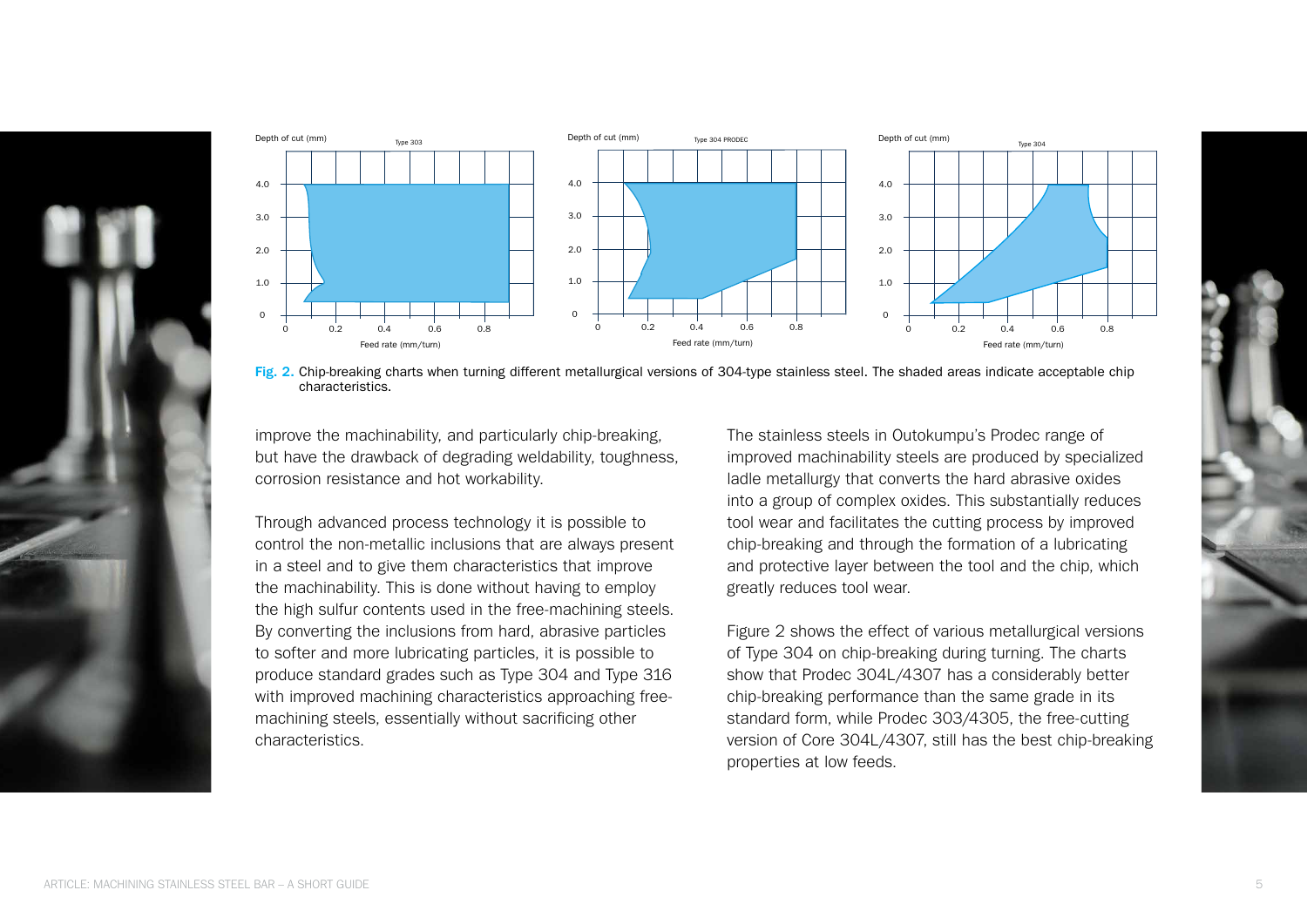



machining operations. All data normalized to Core 304L/4307. Fig. 3. Comparison of the machinability indices for Type 304 and 316 in standard and improved machinability (Prodec) versions for four different

As can be seen from both Figures 2 and 3, the same grade of steel can have different machining characteristics, depending on the metallurgical process by which it was made, which can have a considerable effect on machining costs.

There are some general rules of thumb that can be applied when machining stainless steel to avoid the issues described, or at least to minimize them. They are particularly important when machining austenitic and duplex stainless steel.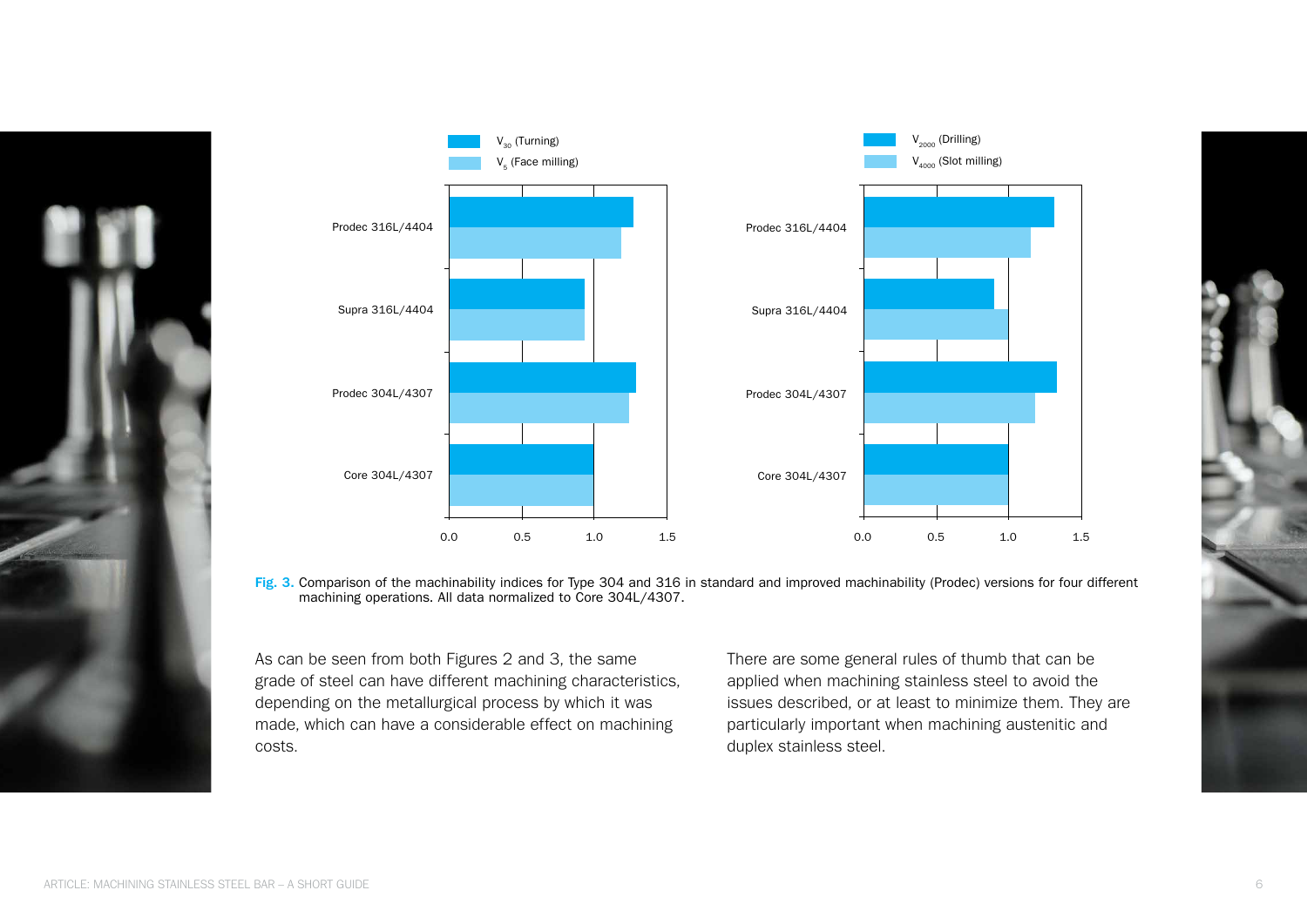

- Always use rigid machine tools, as the machining of stainless steel involves high cutting forces.
- Tools and workpieces must be firmly clamped, and the tool overhang must be as small as possible.
- Do not use too large a nose radius, as this can cause vibration.
- Use tools with good edge sharpness and high edge strength.
- Use sufficient cutting depths, so that the cutting edge tip reaches below the work hardened zone from the previous cut.
- Replace the insert more frequently than when machining carbon steel, as a dull edge produces greater work hardening than a sharp edge.
- When using cutting fluid, ensure that it is always applied generously.

### Further reading

The information in this article is based on the Machining Handbook, part of a series of stainless steel handbooks published by Outokumpu.

If you would like to obtain a copy of the full 132-page Machining Handbook please contact Outokumpu here:

[Order the Machining Handbook](https://expertise.outokumpu.com/order-Machining-Handbook)

Machining<br>Handbook outokumpu